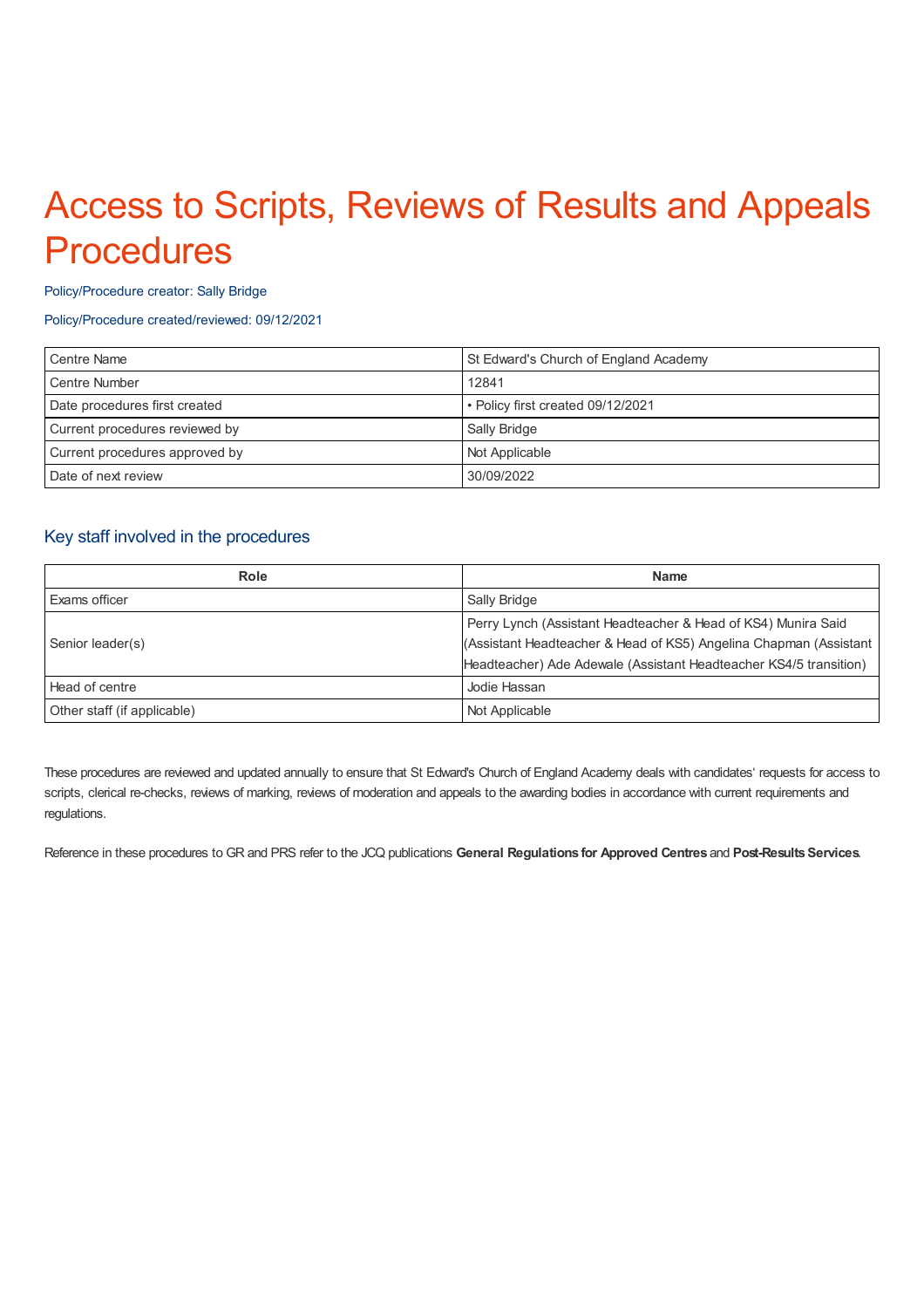# Introduction

Following the issue of results, awarding bodies make post-results services available.

The JCQ post-results services currently available are detailed below.

#### **Access to Scripts** (ATS):

- Copies of scripts to support reviews of marking
- Copies of scripts to support teaching and learning

#### **Reviewsof Results** (RoRs):

- Service 1 (Clerical re-check) This is the only service that can be requested for objective tests (multiple choice tests)
- Service 2 (Review of marking)
- Priority Service 2 (Review of marking) This service is only available for externally assessed components of GCE A-level specifications (an individual awarding body may also offer this priority service for other qualifications)
- Service 3 (Review of moderation) This service is not available to an individual candidate

#### **Appeals**:

• The appeals process is available after receiving the outcome of a review of results

# Purpose of the procedures

The purpose of these procedures is to confirm how St Edward's Church of England Academy deals with candidates' requests for access to scripts, clerical re-checks, reviews of marking, reviews of moderation and appeals to the awarding bodies in compliance with JCQ regulations (GR 5.13).

Details of these procedures are made widely available and accessible to all candidates by the issue of an exams handbook and/or specific enquiries about results and post-results services information given to students in the Spring term of the exam year. This information is also published on the school's website.

# The arrangements for post-results services

- Candidates must be made aware of the arrangements for post-results services before they sit any examinations (GR 5.13)
- A review of moderation cannot be undertaken upon the work of an individual candidate or the work of candidates not in the original sample (PRS 4.3)
- The appeals process is available after receiving the outcome of a review of results (PRS 5.1)

At St Edward's Church of England Academy:

Candidates are informed of the arrangements for post-results services and the availability of senior members of centre staff immediately after the publication of results, before they sit any examinations (GR 5.13)

Candidates are informed by the issue of an exams handbook and/or specific enquiries about results and post-results services information given to students in the Spring term of the exam year. This information is also published on the school's website.

Full details of the post-results services, internal deadline(s) for requesting a service and the fees charged (where applicable) are provided by Sally Bridge -Exams Officer on results days along with the student's provisional statement of results.

# Dealing with requests

All post-results service requests from internal candidates must be made through the centre (GR 5.13)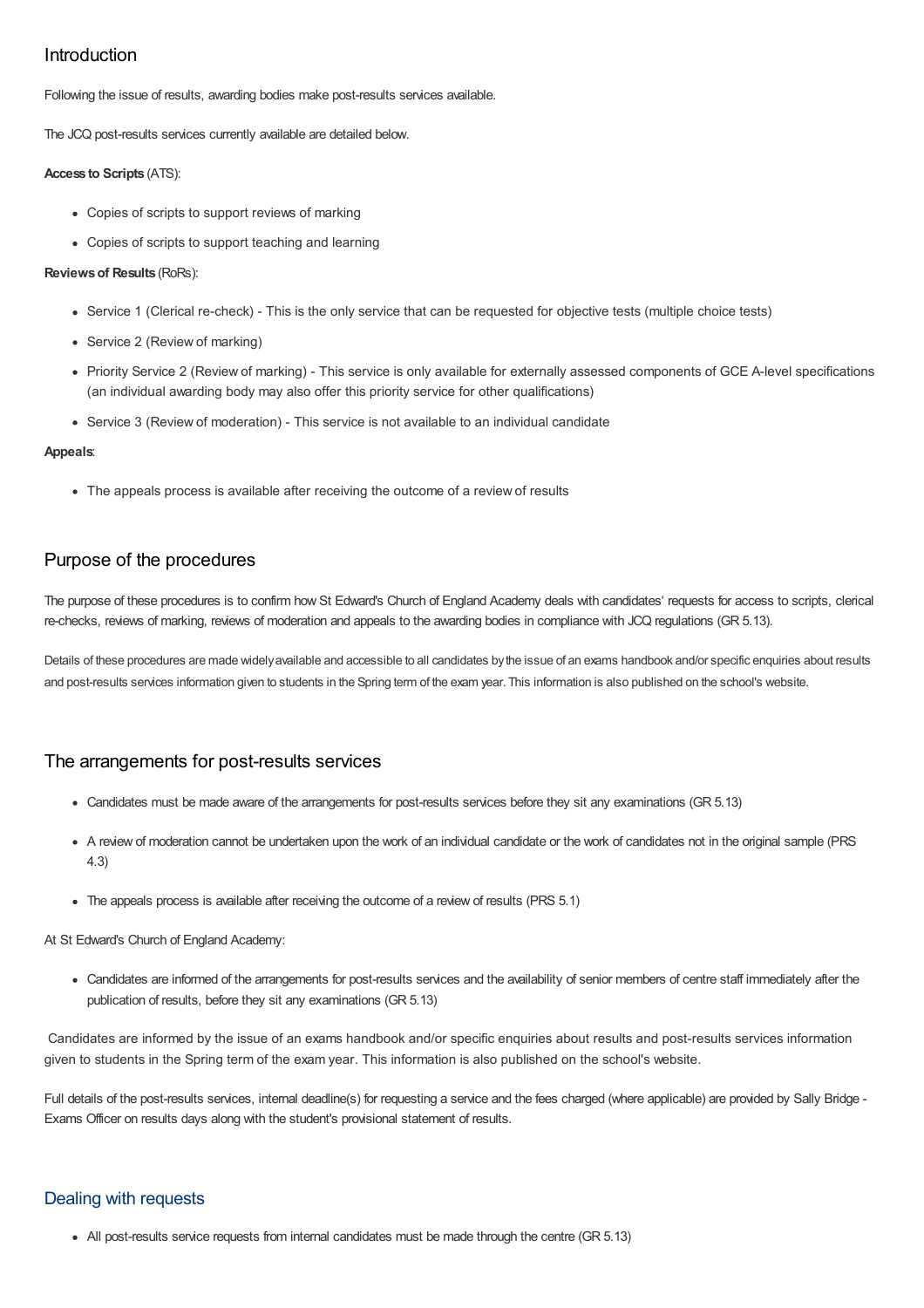At St Edward's Church of England Academy the process to request a service is by completing a post-results services request form which acts as both consent from the candidate and explains payment details if applicable.

## Candidate consent

Candidates must provide their written consent for clerical re-checks, reviews of marking and access to scripts services offered by the awarding bodies after the publication of examination results (GR 5.13)

St Edward's Church of England Academy will:

- Acquire written candidate consent (accepting informed consent via candidate email) in all cases before a request for a clerical recheck, a review of marking or an access to scripts service is submitted to the awarding body
- Acquire informed candidate consent to confirm the candidate understands that the final subject grade and/or mark awarded following a clerical re- check or a review of marking, and any subsequent appeal, may be lower than, higher than, or the same as the result which was originally awarded
- Only collect candidate consent after the publication of results
- Retain consent forms or e-mails from candidates for at least six months following the outcome of a clerical re-check or review of marking or any subsequent appeal (PRS 4.2)
- Retain consent/permission forms or e-mails from candidates to request and use their scripts for at least six months (PRS 6.2)

Additional centre-specific actions:

Not applicable

## Submitting requests

St Edward's Church of England Academy will:

- Submit requests electronically for clerical re-checks, reviews of marking, reviews of moderation and access to scripts by the published deadline(s) in accordance with the JCQ publication **Post-results services** (GR 5.13)
- Submit requests for appeals in accordance with the JCQ publication **A guide to the awarding bodies' appealsprocesses** (GR 5..13)
- Confirm the awarding body's acknowledgement of receipt of a review of results request prior to the deadline for submission of postresults services and regularly check the progress of the request online (PRS 4.5)

Additional centre-specific actions:

Not applicable

## Dealing with outcomes

St Edward's Church of England Academy will:

(updated 2021/22) Ensure outcomes of clerical re-checks, reviews of marking, reviews of moderation and appeals are made known to candidates as soon as possible (GR 5.13)

Candidates will be notified by being emailed a copy of the outcome notification from the awarding body.

Additional centre-specific actions:

Not applicable

## Managing disputes

At St Edward's Church of England Academy any dispute/disagreement will be managed in accordance with the internal appeals procedure to manage disputes when a candidate disagrees with a centre decision not to support a clerical re-check, review of marking, review o moderation, or an appeal (GR